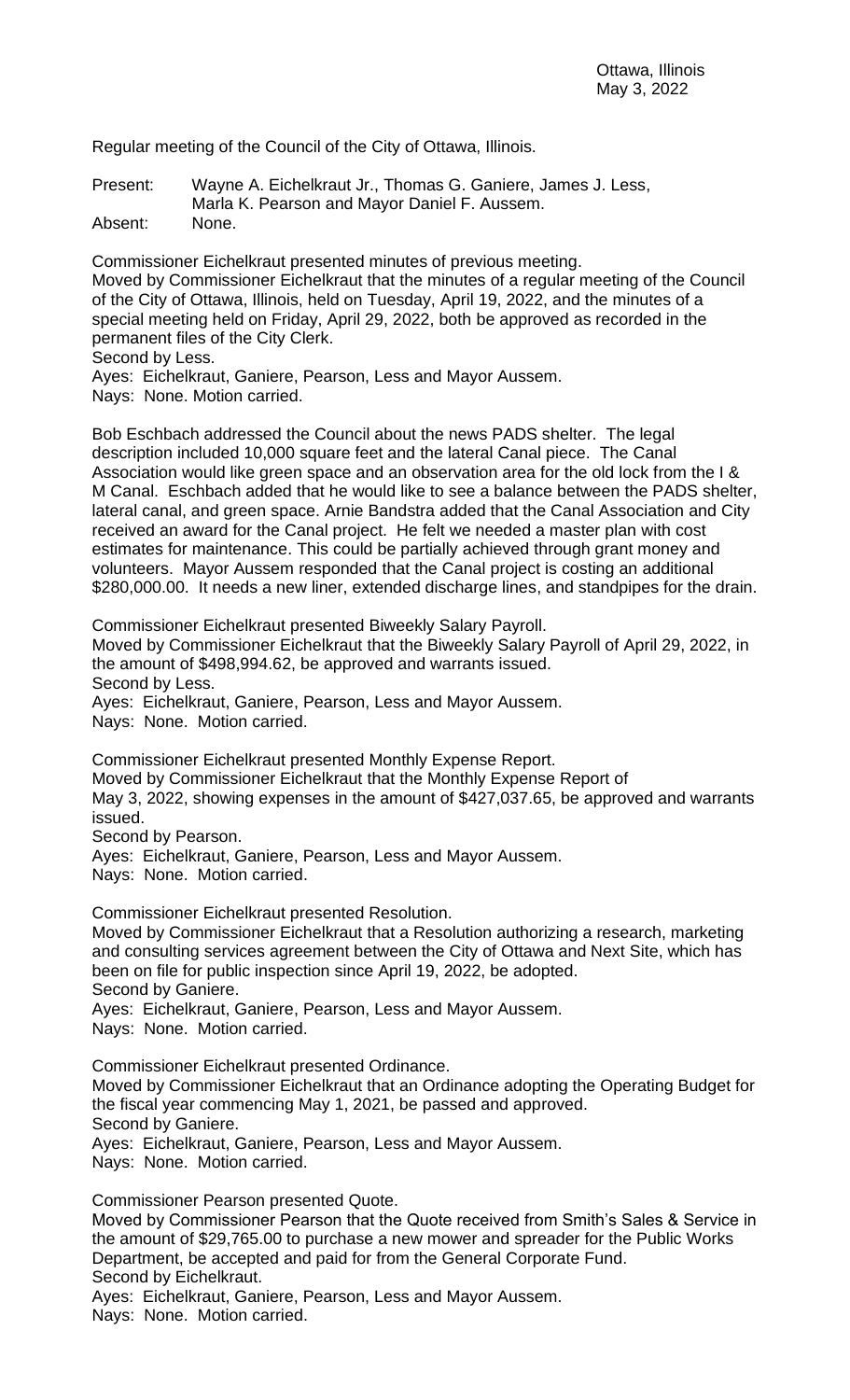Council meeting minutes **May 3, 2022 page 2** 

Commissioner Pearson presented Proposal.

Moved by Commissioner Pearson that the Proposal received from H & H Builders Inc. in an amount not to exceed of \$18,000.00 for interior painting at City Hall, be accepted and paid for from the General Corporate Fund.

Second by Ganiere.

Ayes: Eichelkraut, Ganiere, Pearson, Less and Mayor Aussem.

Nays: None. Motion carried.

Commissioner Pearson presented Quote. Moved by Commissioner Pearson that the Quote received from McConnaughhay & Sons in the amount of \$11,400.00 to repair the roof at the Scouting Museum, be accepted and paid for from the General Corporate Fund.

Second by Eichelkraut.

Ayes: Eichelkraut, Ganiere, Pearson, Less and Mayor Aussem.

Nays: None. Motion carried.

Commissioner Less presented Report of Police Chief.

Moved by Commissioner Less that the Report of Police Chief, Brent A. Roalson, for the month of April 2022, be received and placed on file.

Second by Eichelkraut.

Ayes: Eichelkraut, Ganiere, Pearson, Less and Mayor Aussem.

Nays: None. Motion carried.

Commissioner Less presented Report of Fire Chief.

Moved by Commissioner Less that the Report of Retired Fire Chief, Andrew Borkowski, for the month of April 2022, be received and placed on file.

Second by Pearson.

Ayes: Eichelkraut, Ganiere, Pearson, Less and Mayor Aussem.

Nays: None. Motion carried.

Mayor Aussem presented Report of Registrar.

Moved by Mayor Aussem that the Report of Registrar, Shelly L. Munks, for the month of April 2022, be received and placed on file.

Second by Less.

Ayes: Eichelkraut, Ganiere, Pearson, Less and Mayor Aussem.

Nays: None. Motion carried.

Mayor Aussem presented Report of Parking Administration. Moved by Mayor Aussem that the Report of the Parking Administration showing fines collected of \$1,495.00 for the month of April 2022, be received and placed on file. Second by Ganiere.

Ayes: Eichelkraut, Ganiere, Pearson, Less and Mayor Aussem.

Nays: None. Motion carried.

Mayor Aussem presented Report of Building Official. Moved by Mayor Aussem that the Report of Building Official, Mathew W. Stafford, for the month of April 2022, be received and placed on file.

Second by Pearson.

Ayes: Eichelkraut, Ganiere, Pearson, Less and Mayor Aussem.

Nays: None. Motion carried.

Mayor Aussem presented Report of Sidewalk Program.

Moved by Mayor Aussem that the Report of the Sidewalk Program showing 2 participants in the amount of \$859.04 for the month of April 2022, be approved and paid for from the General Corporate Fund.

Second by Ganiere.

Ayes: Eichelkraut, Ganiere, Pearson, Less and Mayor Aussem.

Nays: None. Motion carried.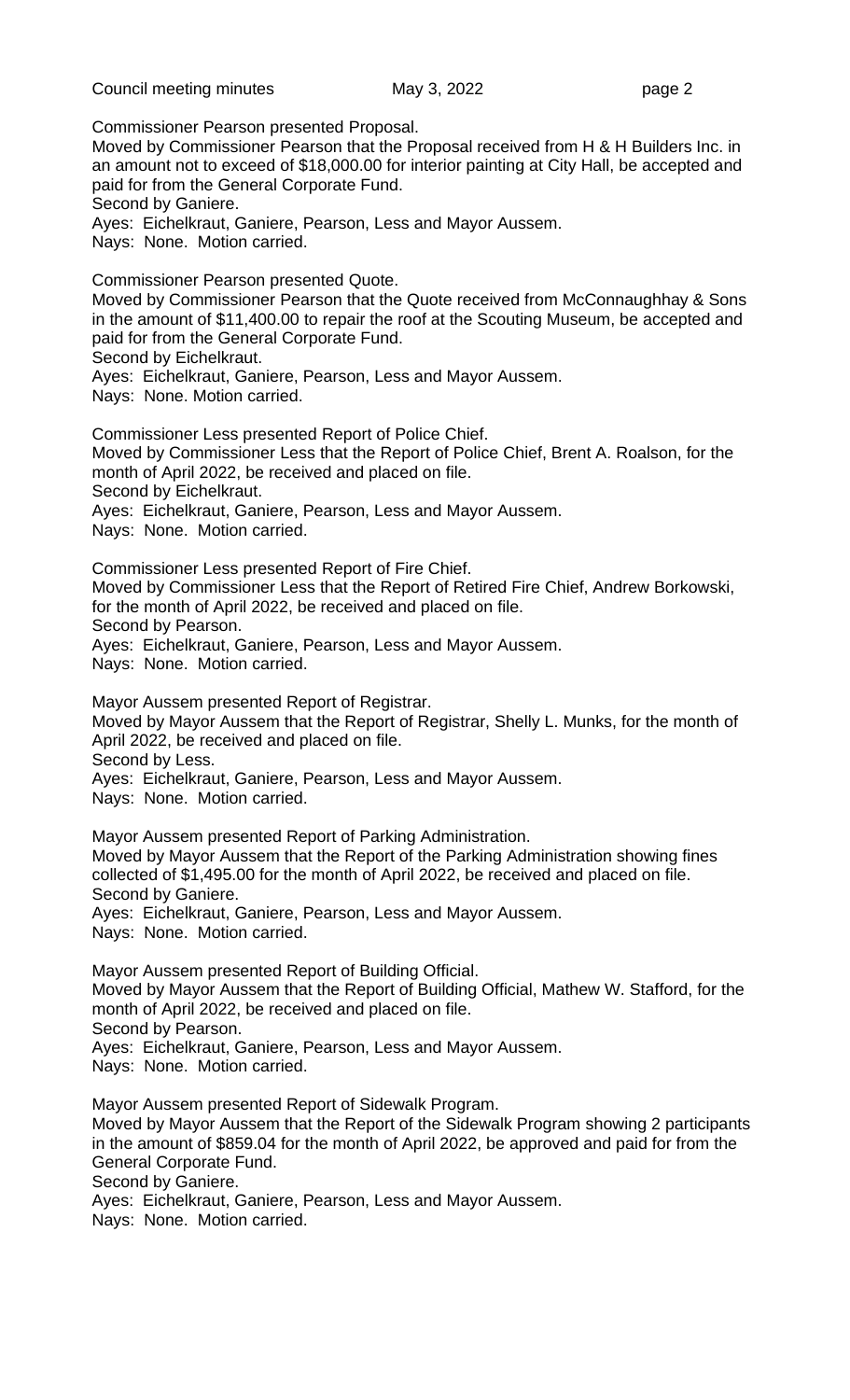Mayor Aussem presented Ordinance.

Moved by Mayor Aussem that an Ordinance approving and authorizing the execution of a tax increment financing district redevelopment agreement between the City of Ottawa and Watchtower Development LLC, for property located at 909 Clinton Street, be received and placed on file for public inspection.

Second by Eichelkraut.

Ayes: Eichelkraut, Ganiere, Pearson, Less and Mayor Aussem.

Nays: None. Motion carried.

Mayor Aussem presented Ordinance.

Moved by Mayor Aussem that an Ordinance approving and authorizing the execution of a tax increment financing district redevelopment agreement between the City of Ottawa and Ottawa Plant Food Inc., which has been on file for public inspection since February 1, 2022, be passed and approved.

Second by Pearson.

Ayes: Eichelkraut, Ganiere, Pearson, Less and Mayor Aussem.

Nays: None. Motion carried.

Mayor Aussem presented Resolution.

Moved by Mayor Aussem that a Resolution authorizing the execution of a fireworks display agreement between the City of Ottawa and  $J$  & M Displays Inc., for the  $4<sup>th</sup>$  of July fireworks, which has been on file for public inspection April 19, 2022, be adopted. Second by Less.

Ayes: Eichelkraut, Ganiere, Pearson, Less and Mayor Aussem.

Nays: None. Motion carried.

Mayor Aussem presented Resolution.

Moved by Mayor Aussem that a Resolution authorizing the execution of local agency company agreements between the City of Ottawa and MBL USA Corporation, Petsmart Distribution Inc., Sigma Graphics Inc., and Tyson Fresh Meats Inc., for the Stevenson Road project, be received and placed on file for public inspection. Second by Eichelkraut.

Ayes: Eichelkraut, Ganiere, Pearson, Less and Mayor Aussem.

Nays: None. Motion carried.

Mayor Aussem presented Report of Zoning Board of Appeals.

Moved by Mayor Aussem that the Report of the Zoning Board of Appeals meeting held on Thursday, April 21, 2022, considering a variance from the Fence Ordinance from River and Allison Abram for property located at 317 W. Glover Street, be received and placed on file. Be it further moved, the Council concur with the recommendation of the Zoning Board of Appeals and the variance to allow a 6 foot fence in the front yard be granted and the follow up Ordinance be passed and approved.

Second by Pearson.

Ayes: Eichelkraut, Ganiere, Pearson, Less and Mayor Aussem.

Nays: None. Motion carried.

Mayor Aussem presented Report of Zoning Board of Appeals.

Moved by Mayor Aussem that the Report of the Zoning Board of Appeals meeting held on Thursday, April 21, 2022, considering a side yard setback variance request from Helen Mlynarski for property located at 805 Webster Street, be received and placed on file. Be it further moved, the Council concur with the recommendation of the Zoning Board of Appeals and the side yard setback variance to construct a new garage be granted and the follow up Ordinance be passed and approved. Second by Less.

Ayes: Eichelkraut, Ganiere, Pearson, Less and Mayor Aussem.

Nays: None. Motion carried.